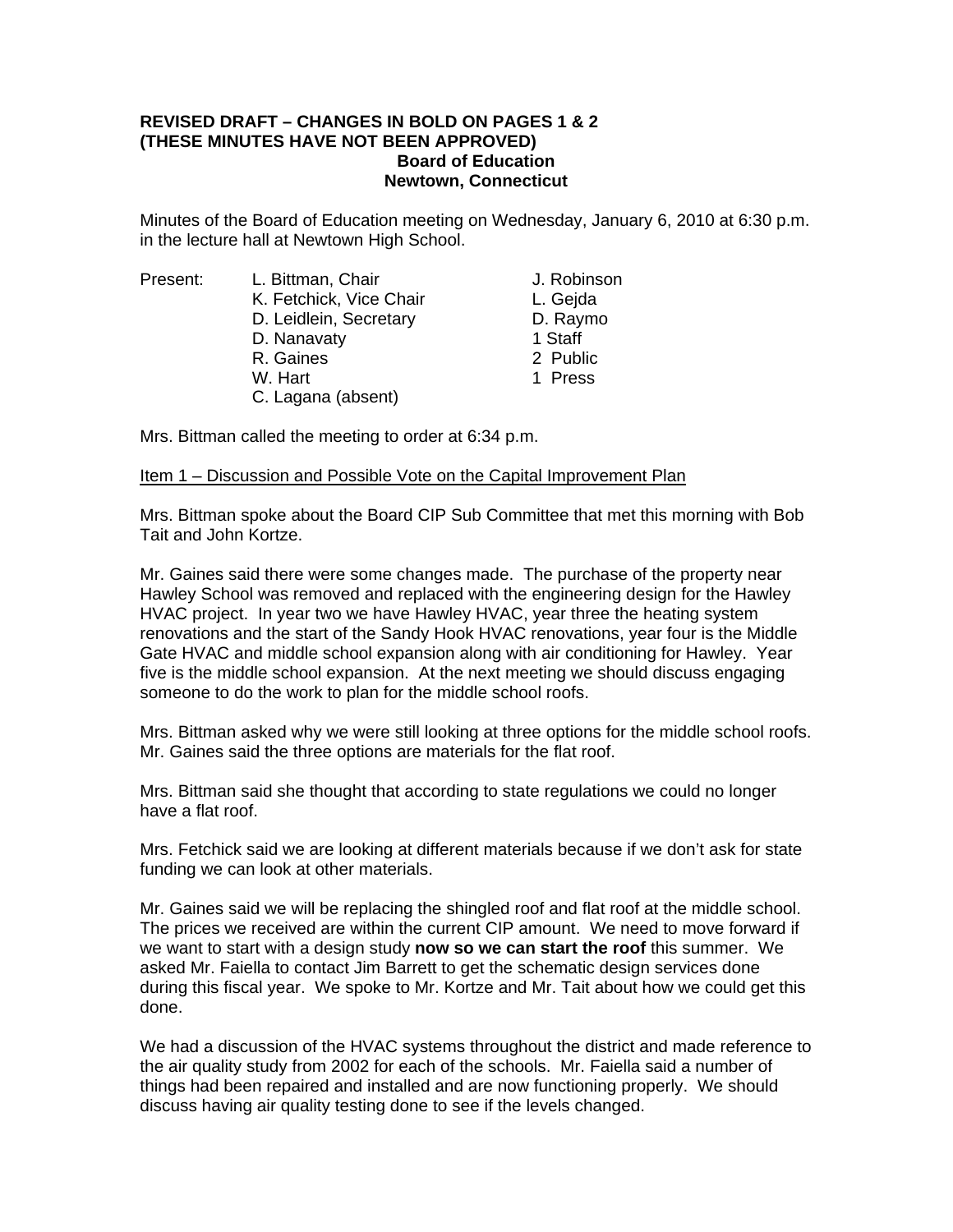Board of Education **-2-** Figure -2- Figure -2- January 6, 2010

Mr. Gaines said they also discussed that possible state funding for Hawley may not be financially advantageous because it would cost more to make changes they require such as ADA compliance. They discussed the three phases for the work at Hawley being split into three years. The air conditioning is separate and would be done later. Regarding the middle school expansion we need to have a strategic plan for that facility. For each CIP year we need to address an entry for design fees in the previous year to get them properly designed and include it the total price of the project.

Mrs. Fetchick said we need to take a strategic look at the middle school as a whole. Mr. Faiella thought the boilers at the middle school should be the next thing to do after Hawley.

Mr. Gaines said we are spending \$40M on the high school expansion but all three boilers at Newtown High School are 40 years old.

Mr. Faiella said he wants to frame out a list by need for each school that would address boilers, windows and the like.

Mr. Nanavaty said that at Hawley by renovating the HVAC it makes sense to replace the boilers. We could look at the high school boilers and if the renovation project came in substantially low we could **approach the Public Building and Site Commission about considering a boiler replacement**.

Mr. Hart thought we should develop an overall facilities plan and out of that generate items for the CIP.

Mr. Nanavaty said **the middle school expansion was one approach looked at by the previous Board**.We utilized the same architect to look at the high school and middle school and then **the Board used that information to make a decision**. There were three or four options regarding the middle school.

Mrs. Fetchick questioned the \$1.6M for the air conditioning system for Hawley. Mr. Wetzel from CES said that money will do the air conditioning for the rest of the building.

Mrs. Fetchick said the Hawley heating, boilers and ventilation were important to do but she questioned the air conditioning.

Mr. Hart said we could do the air conditioning by section.

Mrs. Fetchick asked if the Board should discuss whether we air condition the front section only of Hawley.

Mr. Gaines said to leave it in as a place holder for now.

Mr. Hart said that once the engineering work is done we will have to decide what we want to do.

Mr. Gaines said it should be put out to bid as one packet with air conditioning as an alternate.

Mrs. Raymo said you can have add alternates for the various parts of the building.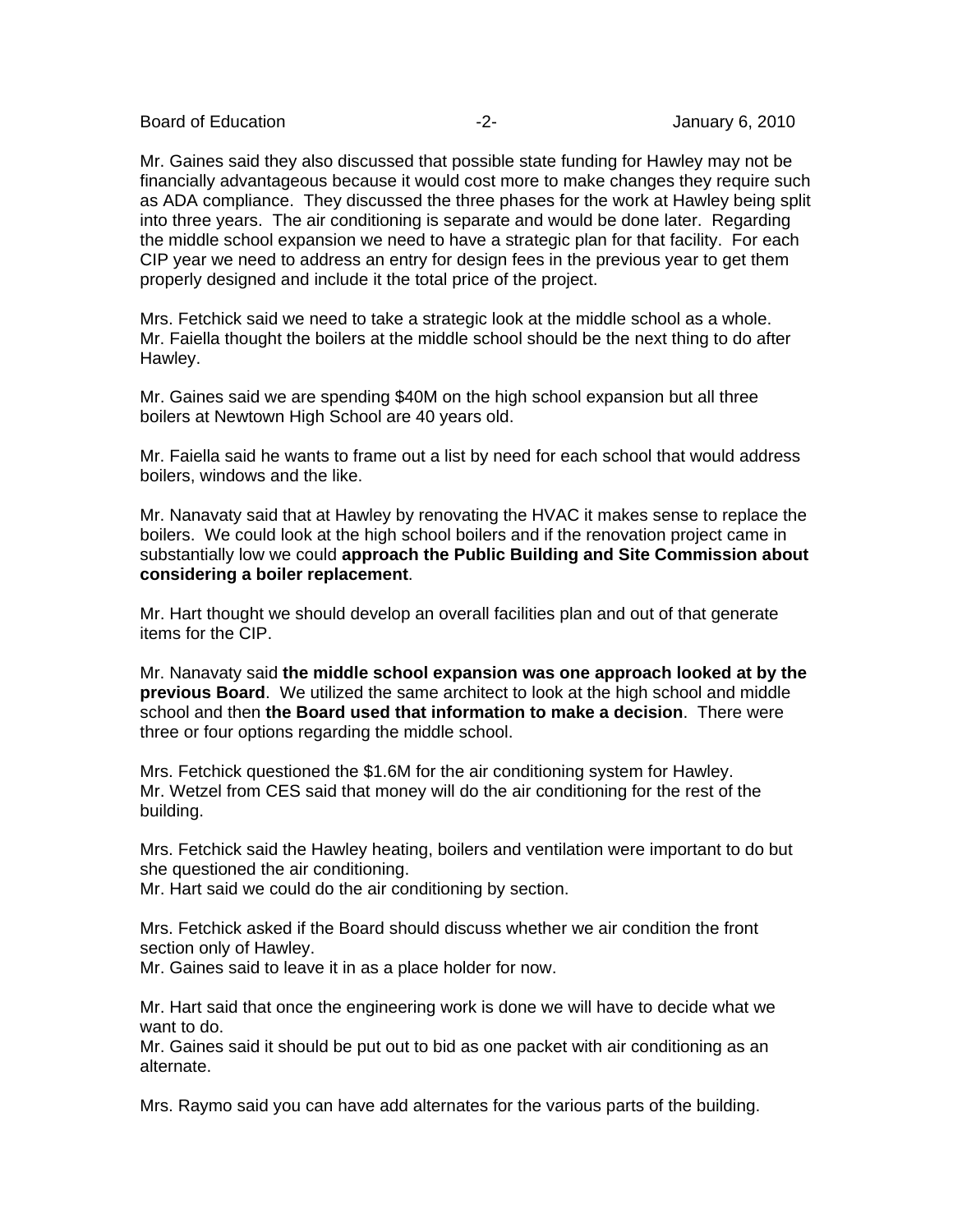Board of Education **-3-** Figure -3- Figure -3- January 6, 2010

Mr. Nanavaty said he was concerned about the term placeholder. The \$5M placeholder put in for the high school came back to burn us. He wants to make sure the numbers in the CIP are the best cost estimates as to the true costs of the projects as we know now.

Mr. Hart said we want to respond to the criticism that we had bad estimates in the past. Mr. Wetzel gave us a ballpark estimate based on figures used in the industry. The numbers for Hawley and the middle school are the best estimates we have today.

Mr. Nanavaty said we are talking about the best estimates, not placeholders. He asked if both roofs qualified for state reimbursement.

Mr. Faiella said both qualify for state reimbursement.

Mrs. Leidlein asked what the benefit was of having \$3M in 2011-12 and instead moving it out to 2012-13.

Mr. Gaines said it is important to show when the expenditure will occur.

Mr. Nanavaty asked what the percentage was for the architect and design fees. Mr. Wetzel said the normal percentage for design is 5% to 10%.

Mrs. Bittman said that air quality is one piece of the entire decision process. Mr. Wetzel said the upper threshold is 5,000 parts per million of CO2. The CO2 is not the major problem. It just indicates that there is bad ventilation.

Mrs. Bittman asked what work has been done in the schools.

Mr. Faiella said he sent the air quality report to Dr. Granville to look over. Each school ceiling is continually checked for staining or wetness with those tiles removed and replaced. All air filters to air handling equipment are changed on a quarterly basis. Safer cleaning products are used on a regular basis. At Hawley the roof over the multipurpose room has been replaced since this study. Other roof and gutter leaks are being addressed and the sloped roof is scheduled to be replaced. In the 1948 building we have installed new thermostatic valves in the steam radiators. Sandy Hook and Middle Gate have no significant issues. At Head O'Meadow the study was performed prior to the HVAC renovation project which was completed in 2004.

Mr. Nanavaty said that the Head O'Meadow HVAC work was done first because it had an open floor plan with no walls and when we started building walls we started to have problems.

Mr. Faiella said the middle school roof top unit condensate pans have been repaired and two new roof drains have been added. Room A-24 is a storage room with desk and phone. Roof top exhaust fans have been repaired or replaced. Approximately 130 double hung windows have been repaired. He has spoken to Dr. Granville about doing an air quality study in each school.

Mrs. Leidlein asked the age of the boilers at Hawley School. Mr. Faiella said one is from 1948, two are from 1992 and we have one from 1997. The 1992 boiler is having issues.